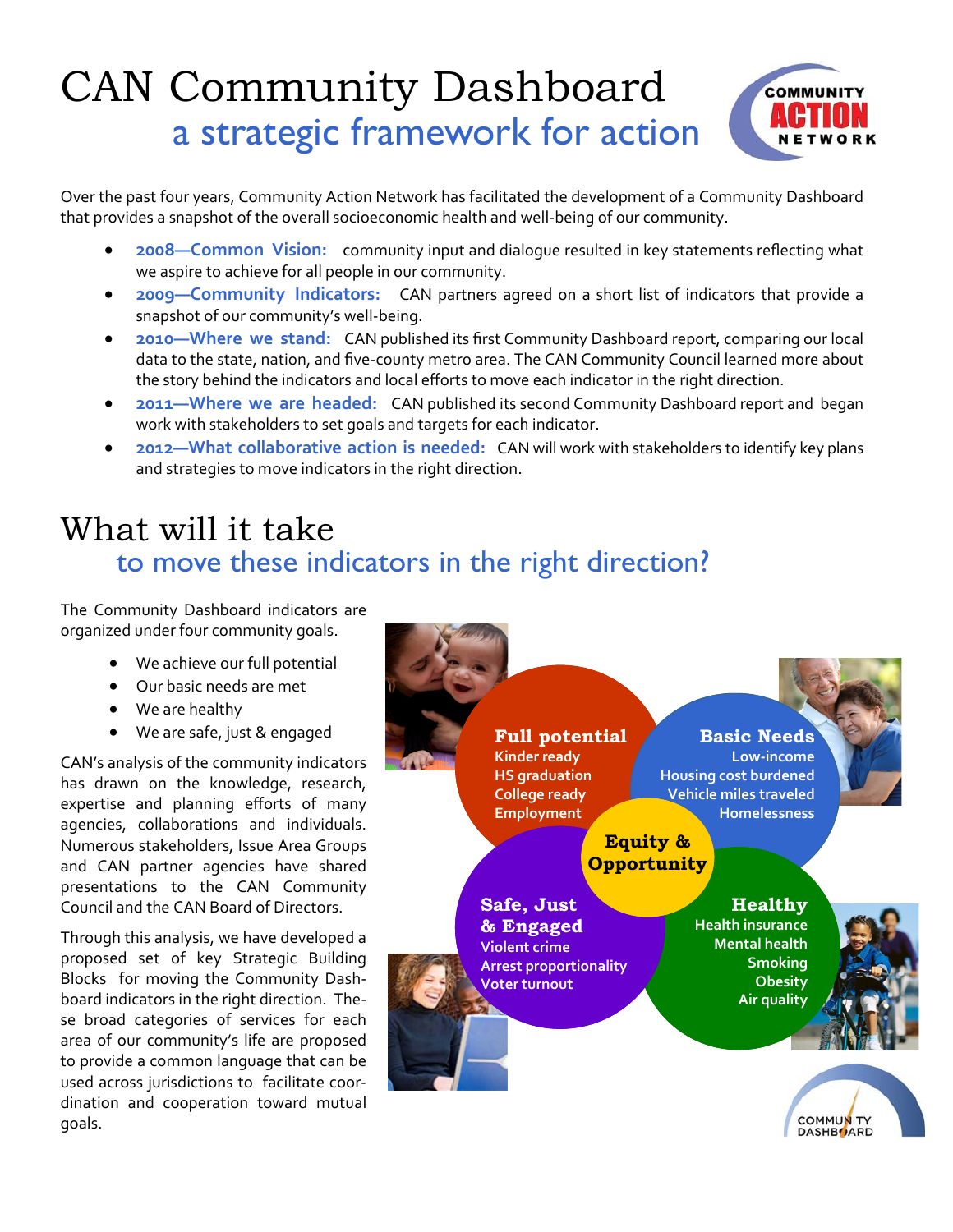## Strategic Building Blocks a common language for working together



- Emergency & transi‐ tion housing/support
- Emergency support to prevent homelessness
- Services and care for vulnerable popula‐ tions
- Outreach & enrollment
- $2 1 1$
- Expand services to meet need of growing low‐ income population
- Financial literacy
- Help families build assets
- Affordable housing
- Affordable utilities
- Subsidized housing
- Housing repair & weather‐ ization
- Plan for "Complete Com‐ munities"

**help for those in crisis and those requiring longterm support** 

**connect people to resources** 

**affordable housing linked to work, schools, transit** 



Our basic needs are met